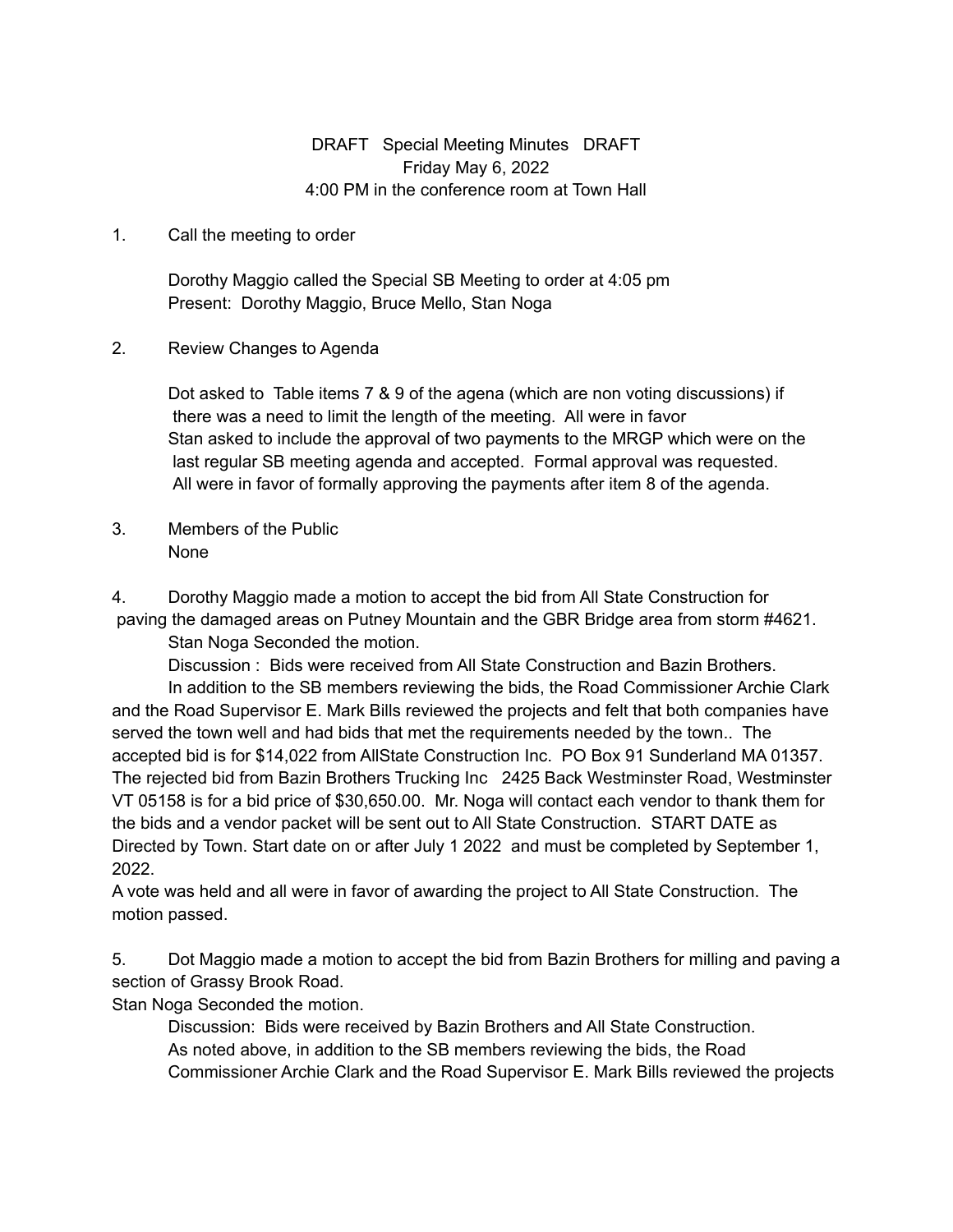and felt that both companies have served the town well and had bids that were competitive. The accepted bid is for \$64,160.00 from Bazin Brothers Trucking Inc 2425 Back Westminster Road, Westminster VT 05158. The rejected bid from All State Construction Inc. was for \$65,975.50. PO Box 91 Sunderland MA 01357. Mr. Noga will contact each vendor to thank them for the bids and a vendor packet will be sent out to Bazin Brothers Inc. START DATE; on or after July 1, 2022 as scheduling will allow.

A vote was called and all were in favor of accepting the Bazen Brothers Bid for Grassy Brook Road paving. All were in favor. The motion passed.

6. Dot Maggio made a motion to wave the 8% homestead exemption penalty this year Stan Noga seconded the motion.

Discussion: This is in response to a request from Liberty Tax preparers who called the town to discuss a software glitch that may penalize a customer of theirs who is a Brookline resident.

A vote was called and all were in favor.

The motion passed to wave the 8% penalty.

8. Payroll Warrant

Dot Maggio made a motion to accept the payroll warrant 2022-42 in the amount of \$5,140.61.

Seconded by Bruce Mello

Discussion: the payroll warrant folder from April 27, 2022 was not voted on at the last regular selectboard meeting because it was stuck in the drawer. A vote was called and all were in favor.

The motion passed to approve the payroll warrant 2022-42 for \$5,140.61

Stan Noga made a motion to authorize payment of the MRGP annual fee of \$500 Dot Maggio Seconded the motion Discussion: This is a formal request from the SB to pay the annual fee.

A vote was called and all were in favor.

The motion to pay the \$500.00 annual MRGP fee was approved

Stan Noga made a motion to authorize payment of the MRGP Amended permit fee in the amount of \$240.00

Bruce Mello seconded the motion.

Discussion: This is a formal request from the SB to pay the Amended permit fee of \$240 to the MRGP.

A vote was held and all were in favor.

The motion passed to pay this permit fee.